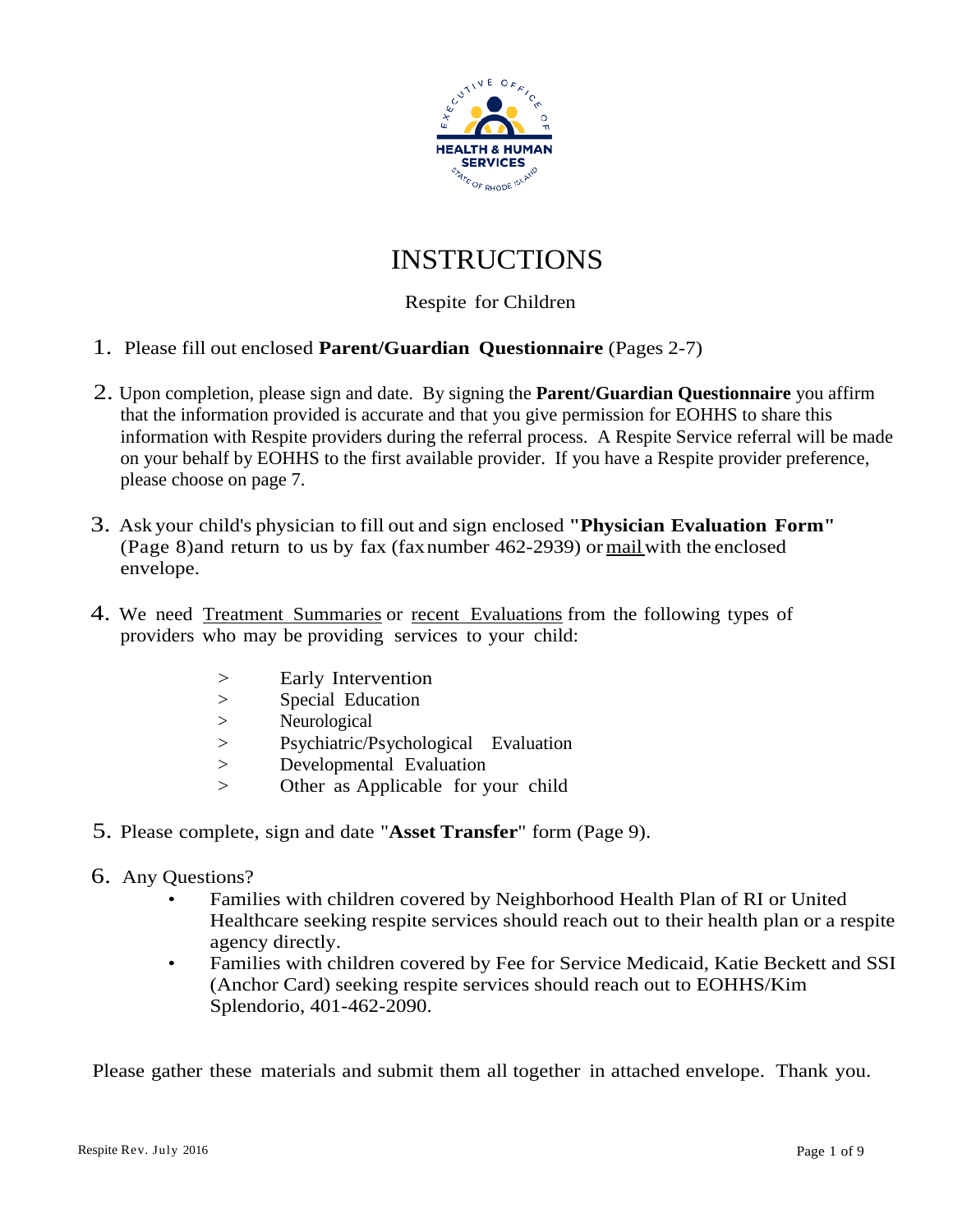### Respite for Children Program

Purpose: The requested information is required to assist in the determination or redetermination of Level of Care (LOC) for a child's eligibility for the Respite for Children Program.

## PLEASE COMPLETE, SIGN, AND RETURN TO THE ABOVE ADDRESS.

For help in completing this form, you may telephone EOHHS/Kim Splendorio, at 401-462-2090.

*Non-English interpreters,American Sign Language (ASL) and alternateformats, including Braille and largeprint, can be provided at no cost, upon request.*

| la. Applicant child's LAST name:                                                                                  | lb. Applicant child's FIRST name:                                                                                                                                                                                                                              | lc. Middle Name           |  |  |  |  |
|-------------------------------------------------------------------------------------------------------------------|----------------------------------------------------------------------------------------------------------------------------------------------------------------------------------------------------------------------------------------------------------------|---------------------------|--|--|--|--|
|                                                                                                                   | 2. Address of applicant child: (Number, Street, Apt. No. (if any), P.O. Box, or Rural Route, City State and Zip):                                                                                                                                              |                           |  |  |  |  |
|                                                                                                                   | 3. Applicant child's Social Security Number:   4. Applicant child's birthdate: (mm/dd/yyyy) 5. Applicant child's sex:                                                                                                                                          | $\Box$ Male $\Box$ Female |  |  |  |  |
| 6a. Parent/Guardian/Adult representative<br>contact for the applicant child:                                      | 6b. Parent/Guardian/Adult representative Home & Daytime phone<br>numbers:                                                                                                                                                                                      |                           |  |  |  |  |
| Name:                                                                                                             | 1st : (1) 2nd : (2) 2nd : (2) 2nd : (2) 2nd : (2) 2nd : (2) 2nd : (2) 2nd : (2) 2nd : (2) 2nd : (2) 2nd : (2) 2nd : (2) 2nd : (2) 2nd : (2) 2nd : (2) 2nd : (2) 2nd : (2) 2nd : (2) 2nd : (2) 2nd : (2) 2nd : (2) 2nd : (2) 2<br>Email address (if available): |                           |  |  |  |  |
| Relationship:                                                                                                     | Interpreter Needed? □ Yes □ No □ ASL<br>If Yes, please indicate your need below:                                                                                                                                                                               |                           |  |  |  |  |
|                                                                                                                   |                                                                                                                                                                                                                                                                |                           |  |  |  |  |
| 7a. Additional Parent/Guardian/Adult<br>representative contact for the applicant child,<br><i>if applicable :</i> | 6b. Parent/Guardian/Adult representative Home & Daytime phone<br>numbers:<br>$1st:$ $2nd:$ $2nd:$                                                                                                                                                              |                           |  |  |  |  |
| Name:                                                                                                             | Email address (if available):                                                                                                                                                                                                                                  |                           |  |  |  |  |
| Relationship:                                                                                                     | $\omega$ and $\omega$ and $\omega$ and $\omega$ and $\omega$ and $\omega$<br>Interpreter Needed? $\Box$ Yes $\Box$ No<br>If Yes, please indicate your need below:                                                                                              | $\Box$ ASL                |  |  |  |  |
|                                                                                                                   |                                                                                                                                                                                                                                                                |                           |  |  |  |  |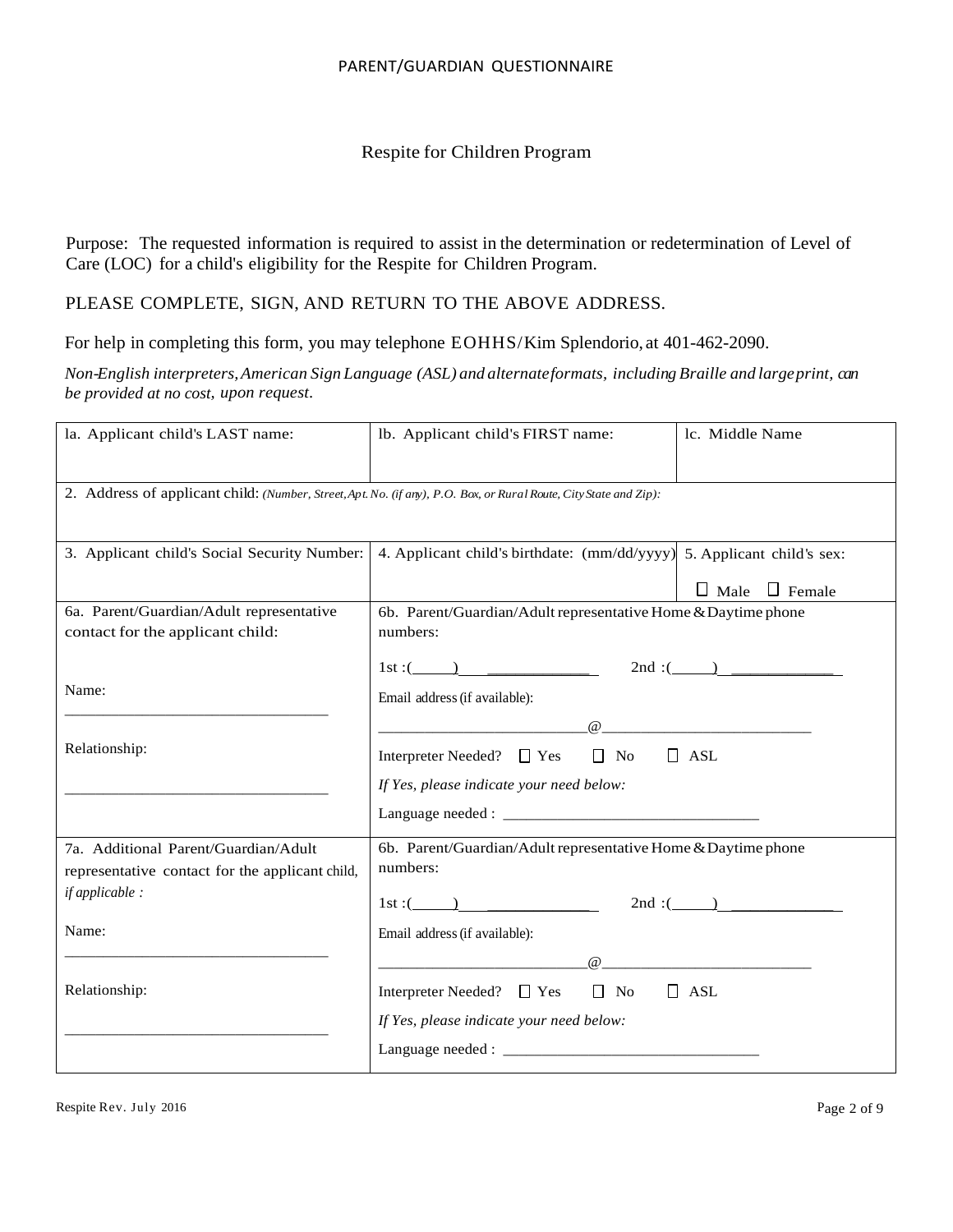| Task       | Independent | Needs | Dependent | <b>Notes</b> |
|------------|-------------|-------|-----------|--------------|
|            |             | some  |           |              |
|            |             | Help  |           |              |
| Bathing:   |             |       |           |              |
|            |             |       |           |              |
| Dressing:  |             |       |           |              |
|            |             |       |           |              |
| Skin Care: |             |       |           |              |
|            |             |       |           |              |
| Grooming:  |             |       |           |              |
|            |             |       |           |              |
| Eating:    |             |       |           |              |
|            |             |       |           |              |
| Sleeping:  |             |       |           |              |
|            |             |       |           |              |
|            |             |       |           |              |

# Toileting: Is the Child over 3 years of age and toilet trained?  $\Box$  YES  $\Box$  NO

Understanding/Communication: Does your child have difficulties in the areas listed below in comparison to typically developing children of the same age? Please utilize the notes section to describe any changes that occurred in the past 12 months.

\_\_\_\_\_\_\_\_\_\_\_\_\_\_\_\_\_\_\_\_\_\_\_\_\_\_\_\_\_\_\_\_\_\_\_\_\_\_\_\_\_\_\_\_\_\_\_\_\_\_\_\_\_\_\_\_\_\_\_\_\_\_\_\_\_\_\_\_\_\_\_\_\_\_

| Area                                                                                | Yes | N <sub>o</sub> | <b>Notes</b> |
|-------------------------------------------------------------------------------------|-----|----------------|--------------|
| Understanding and responding to immediate falnily, other<br>children, other adults: |     |                |              |
| Communication/Speech:                                                               |     |                |              |
| Laming and Playing:                                                                 |     |                |              |
| Growth and Development:                                                             |     |                |              |
| Social Development:                                                                 |     |                |              |
| Movement and Mobility                                                               |     |                |              |
| Fine Motor Function (eating, writing, puzzles):                                     |     |                |              |
| Gross Motor Function (sitting, walking, running, jumping,<br>riding bike):          |     |                |              |
| Vision:                                                                             |     |                |              |
| Hearing:                                                                            |     |                |              |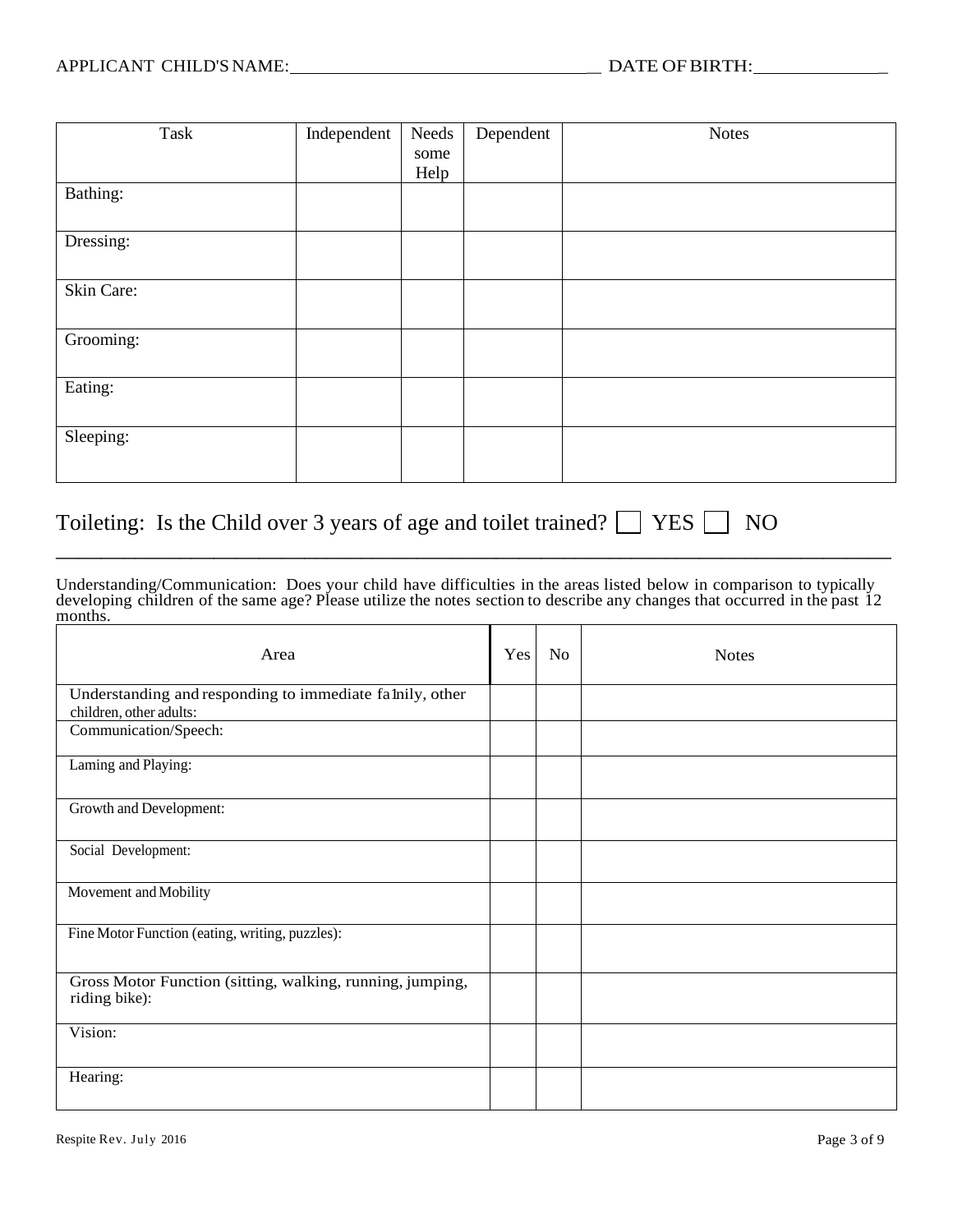| 10. Behavior: Describe how the applicant child shows affection, shares feelings, gets along and cooperates with<br>others:                                                                                  |                                                                                          |  |  |  |  |
|-------------------------------------------------------------------------------------------------------------------------------------------------------------------------------------------------------------|------------------------------------------------------------------------------------------|--|--|--|--|
| 11. Does the applicant child exhibit any behavior(s) that may be a safety risk to him/herself or others? If yes, what<br>modifications and accommodations are needed to ensure the child's safety?          |                                                                                          |  |  |  |  |
| 12. Medication: List all of the applicant child's current medications and dosages:                                                                                                                          |                                                                                          |  |  |  |  |
| <b>Medication</b>                                                                                                                                                                                           | <b>Dosage</b>                                                                            |  |  |  |  |
|                                                                                                                                                                                                             |                                                                                          |  |  |  |  |
| 13. Home Health Services:<br>Please check the 'Yes' box if the applicant child is receiving in home services.<br>Please check below which services the am Ilicant child is receiving in the home or school: | $\Box$ Yes<br>$\Box$ No                                                                  |  |  |  |  |
| Personal Care Worker<br>$\Box$ CNA or Home Health Aide                                                                                                                                                      | $D$ <sub>PASS</sub><br>$\Box$ HBTS<br>$\square$ EOS/CAITS/CFIT<br>$\Box$ Skilled Nursing |  |  |  |  |
| 14. List all of the applicant child's admission to a hospital, residential facility or Emergency Room in the last 12 months:<br>Reason for Admission<br>Hospital Name<br>1.                                 | <b>Admission Date</b><br>Discharge Date                                                  |  |  |  |  |
| 2.                                                                                                                                                                                                          |                                                                                          |  |  |  |  |
| 3.                                                                                                                                                                                                          |                                                                                          |  |  |  |  |
| Please circle a Cedar Family Center if your child is currently involved.                                                                                                                                    |                                                                                          |  |  |  |  |
| <b>Empowered Families Cedar</b><br><b>About Families Cedar</b>                                                                                                                                              | Lifespan Cedar<br><b>RIPIN Cedar</b><br>Solutions Cedar                                  |  |  |  |  |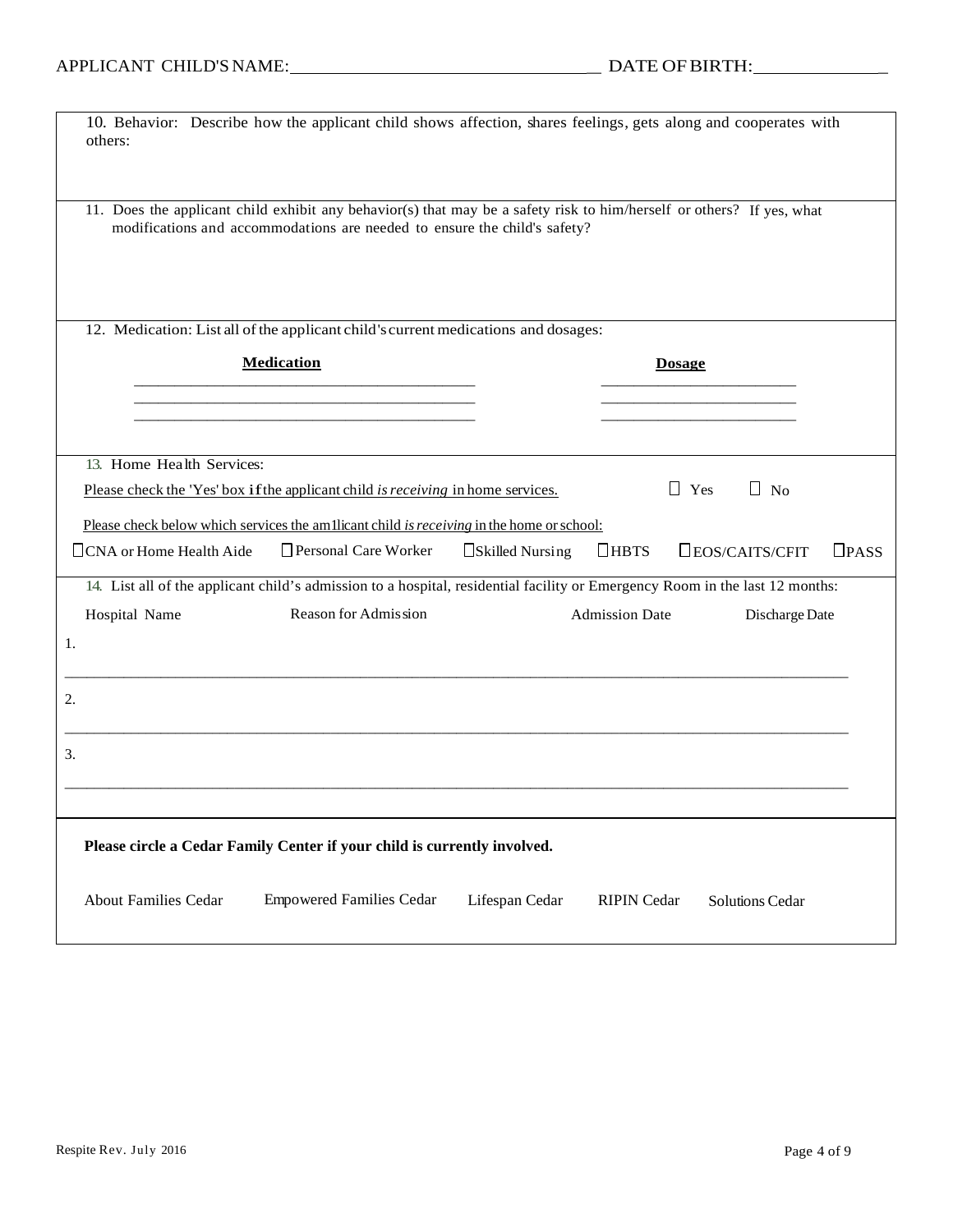## APPLICANT CHILD'S NAME: \_ DATE OFBIRTH: \_

| 15. Education: (Please answer for applicants 3 years of age and older):                            |                          |
|----------------------------------------------------------------------------------------------------|--------------------------|
| 1) Is tile applicant child currently enrolled in school?                                           | $ $ $ $ $Yes$ $ $ $ $ No |
| If No, is he/she receiving home schooling?                                                         | $\Box$ Yes $\Box$ No     |
| If "No," explain why tile applicant child is not attending school or not receiving home schooling: |                          |

2) What is the applicant child's current grade in school or tile highest grade completed?

| (please check one):<br>a. Does the applicant child presently have?               | 504 Plan<br>IEP       |
|----------------------------------------------------------------------------------|-----------------------|
| b. Is the applicant child receiving special education?                           | Yes<br>No             |
| c. Does the child receive substantial supports in the school?                    | Yes<br>N <sub>o</sub> |
| d. Is the applicant child having any major problems in school?                   | Yes<br>N <sub>0</sub> |
| e. Has the applicant child been tested by the school?                            | N <sub>o</sub><br>Yes |
| Does school provide any of the following services to the applicant child?<br>f.  | No<br>Yes             |
| Speech therapy                                                                   | N <sub>0</sub><br>Yes |
| Physical therapy                                                                 | Yes<br>N <sub>0</sub> |
| Occupational therapy                                                             | Yes<br>N <sub>0</sub> |
| Counseling                                                                       | Yes<br>N <sub>o</sub> |
| Does the applicant child require special transportation to or from school?<br>g. | Yes<br>N <sub>o</sub> |
| g. Does the child require a 1:1 aide on the school bus or mthe classroom?        | Yes<br>N <sub>o</sub> |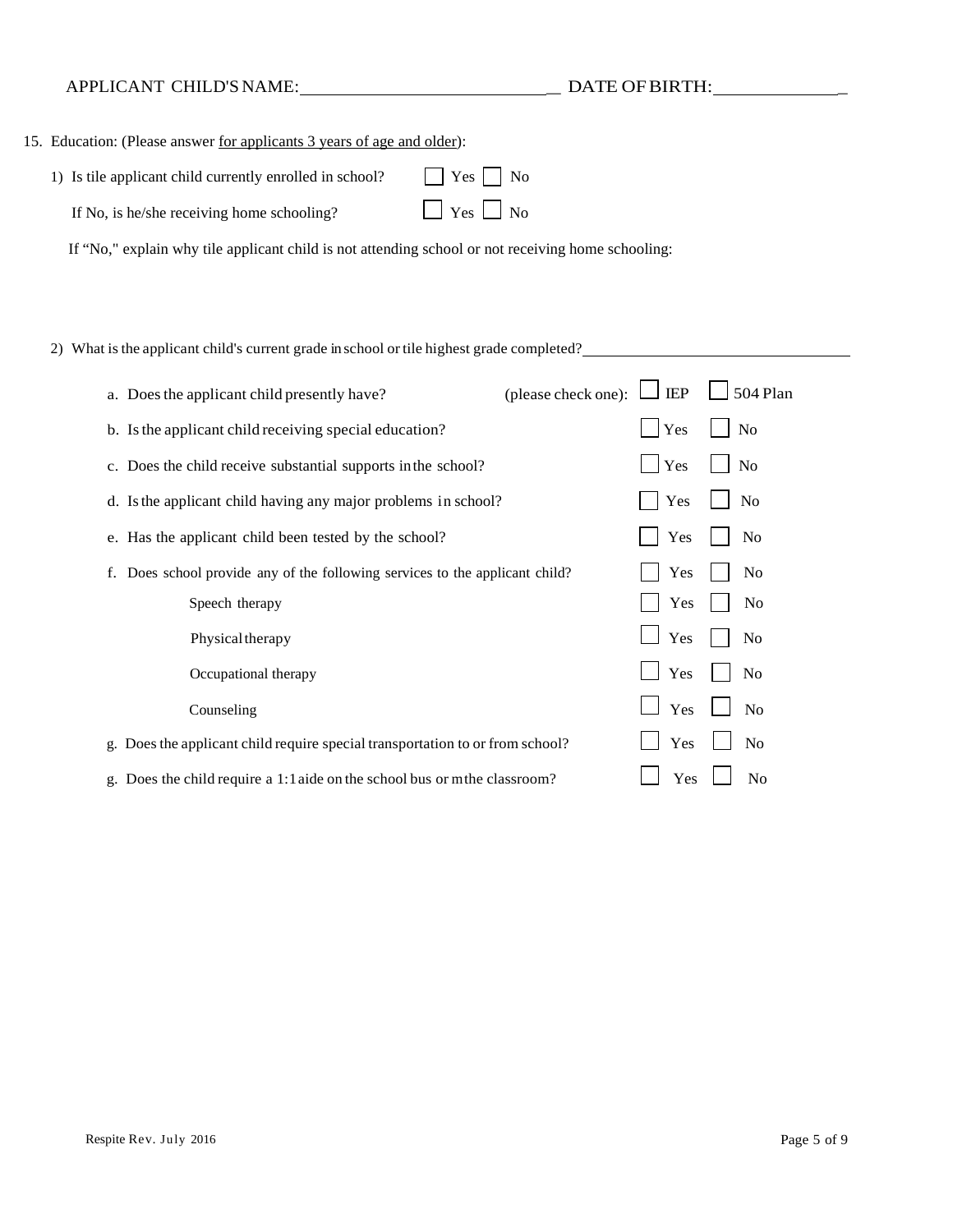### APPLICANT CHILD'S NAME:  $\qquad \qquad$  DATE OF BIRTH:

I certify under penalty of perjury that my answers are correct, including intonation about citizenship and alien status, and complete to the best of my knowledge and belief. I know that under the state of Rhode Island General Laws, Section 40-6-15, a maximum fine of \$1,000, or imprisonment of up to five (5) years, or both, may be imposed for aperson who obtains or attempts to obtain, or aids or abets any person to obtain, public assistance to which s/he is not entitled, or who willfully fails to report income, resources or personal circumstances or increases therein which exceed the amount previously reported.

I agree to give the EOHHS accurate information, and I give the EOHHS permission to obtain any appropriate documentation in order to prove my statements.

I understand and agree to notify the DHS of any changes within ten (10) days. I understand that under State and Federal law, there is a penalty for making false and misleading statements. I agree to cooperate fully with the State and Federal personnel conducting quality reviews.

I understand that Medical Assistance does not pay medical expenses that a third party is supposed to pay. I agree to provide the EOHHS with my and my spouse's valid Social Security Number(s), upon request, ifthe child is determined eligible. This information isfor Third Party Liability use. I understand that by signing below,I am assigning the child's rights to any third party payment to the EOHHS, including payment for lawsuits, hospital and health insurance policies to coverbenefits provided. Ialso understand that the EOHHS has a potential lien against the child's estate.

I know that the information I have given is confidential and used only for administration of the EOHHS programs. The EOHHS will not release information about me or the applicant child without my written consent except for the administration of the program and as provided in State law and regulations. I know that the child's eligibility will not be affected by race, color, national origin, disability, sex, age, or sexual orientation, except where this is restricted by law. If the EOHHS finds my child ineligible, I may reapply at any time. I know that I have the right to appeal any agency decision or delays, and receive a hearing before an EOHHS Hearing Officer.

Sign, date and submit to RI EOHHSRespite For Children Program. Completed form must be submitted with original signatures.

\_\_\_\_\_\_\_\_\_\_\_\_\_\_\_\_\_\_\_\_\_\_\_\_\_\_\_\_\_\_\_\_\_\_\_\_\_\_\_\_\_\_\_\_\_\_\_\_\_\_\_\_ \_\_\_\_\_\_\_\_\_\_\_\_\_\_\_\_\_\_\_\_\_\_\_\_\_\_\_

SIGNATURE of Applicant Child's Parent/Guardian/Representative Date Signed Date Signed

\_\_\_\_\_\_\_\_\_\_\_\_\_\_\_\_\_\_\_\_\_\_\_\_\_\_\_\_\_\_\_\_\_\_\_\_\_\_\_\_\_\_\_\_\_\_\_\_\_\_\_\_ \_\_\_\_\_\_\_\_\_\_\_\_\_\_\_\_\_\_\_\_\_\_\_\_\_\_\_

Please PRINT name Relationship to Applicant Child

Personally identifiable information on this form is used to help determine eligibility for the Rhode Island Respite for Children *Program for a child with RI Medical Assistance. This information will be used only for this purpose.*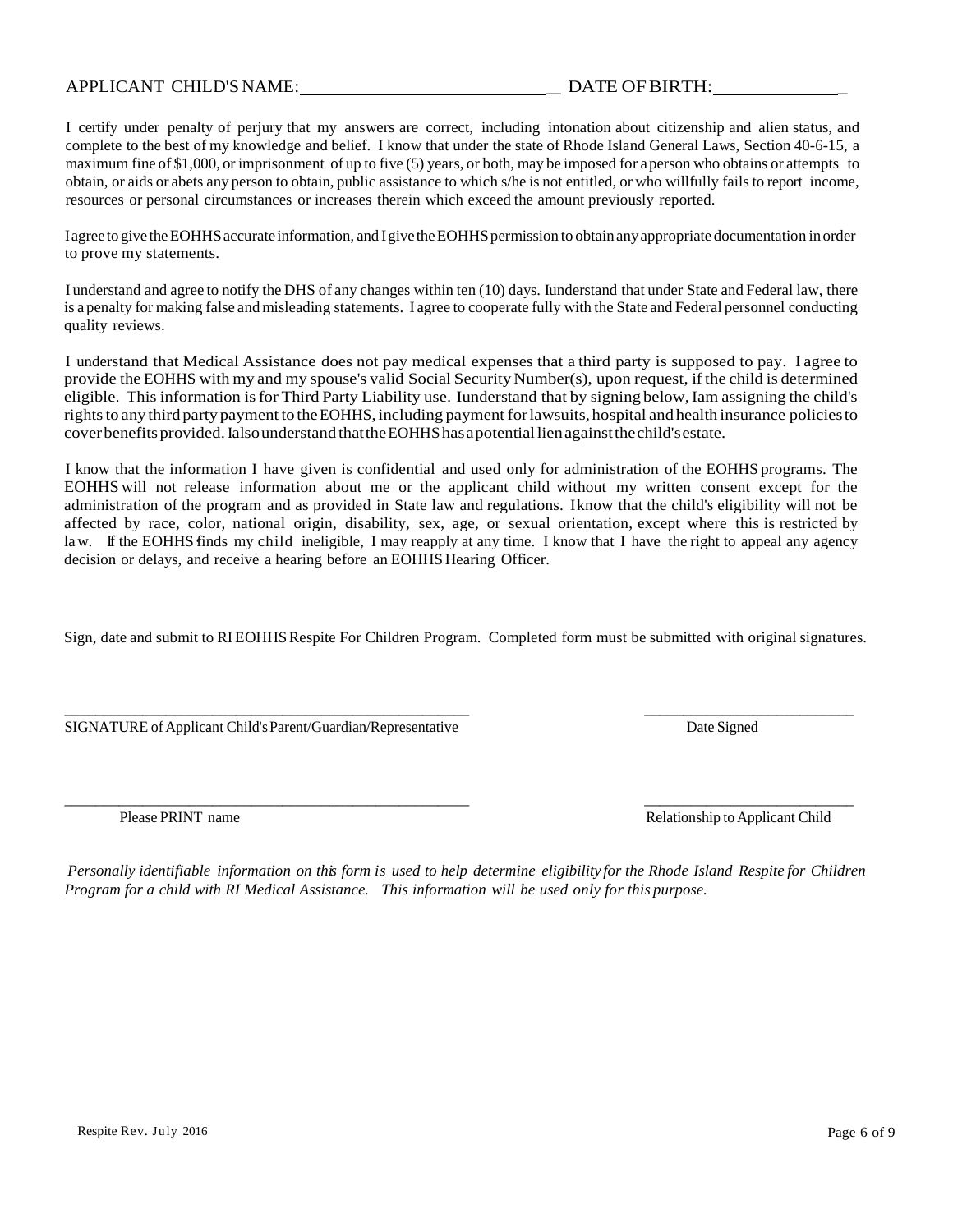|                          | met and unmet) that haven't already been described or that has changed in the past 12 months.          | 16. You know the applicant child best. Please provide information about the child's condition including any diagnoses, needs (both          |
|--------------------------|--------------------------------------------------------------------------------------------------------|---------------------------------------------------------------------------------------------------------------------------------------------|
|                          | *(If you need more space or want to write full summary on separate paper or computer, this is welcome) |                                                                                                                                             |
|                          |                                                                                                        |                                                                                                                                             |
|                          |                                                                                                        |                                                                                                                                             |
|                          |                                                                                                        |                                                                                                                                             |
|                          |                                                                                                        |                                                                                                                                             |
|                          |                                                                                                        |                                                                                                                                             |
|                          |                                                                                                        |                                                                                                                                             |
|                          |                                                                                                        |                                                                                                                                             |
|                          |                                                                                                        |                                                                                                                                             |
|                          |                                                                                                        |                                                                                                                                             |
|                          |                                                                                                        |                                                                                                                                             |
|                          |                                                                                                        |                                                                                                                                             |
|                          |                                                                                                        |                                                                                                                                             |
|                          |                                                                                                        |                                                                                                                                             |
|                          |                                                                                                        |                                                                                                                                             |
|                          |                                                                                                        |                                                                                                                                             |
|                          |                                                                                                        |                                                                                                                                             |
|                          |                                                                                                        |                                                                                                                                             |
|                          |                                                                                                        |                                                                                                                                             |
|                          |                                                                                                        |                                                                                                                                             |
|                          |                                                                                                        |                                                                                                                                             |
|                          |                                                                                                        |                                                                                                                                             |
|                          |                                                                                                        |                                                                                                                                             |
|                          |                                                                                                        |                                                                                                                                             |
|                          |                                                                                                        |                                                                                                                                             |
|                          |                                                                                                        |                                                                                                                                             |
|                          |                                                                                                        |                                                                                                                                             |
|                          |                                                                                                        |                                                                                                                                             |
|                          |                                                                                                        |                                                                                                                                             |
|                          |                                                                                                        |                                                                                                                                             |
|                          |                                                                                                        |                                                                                                                                             |
| please choose below.     |                                                                                                        | A Respite Service referral will be made on your behalf by EOHHS to the first available provider. If you have a Respite provider preference, |
| $\Box$<br>Access Point   | $\Box$<br>Momentum                                                                                     | $\Box$<br>Ocean State Community Resources                                                                                                   |
| $\Box$<br>Autism Project | □<br>Northeast behavioral Associates                                                                   | □<br>Seven Hills                                                                                                                            |

\_\_\_\_\_\_\_\_\_\_\_\_\_\_\_\_\_\_\_\_\_\_\_\_\_\_\_\_\_\_\_\_\_\_\_\_\_\_\_\_\_\_\_\_\_\_\_\_\_\_ \_\_\_\_\_\_\_\_\_\_\_\_\_\_\_\_\_\_\_\_\_\_

Groden Center **Calcular** Ocean State Behavioral

Parent/Guardian Signature\* Date

\*By signing above, you affirm that the information provided is accurate and that you give permission for EOHHS to share this information with the above listed Respite providers during the referral process.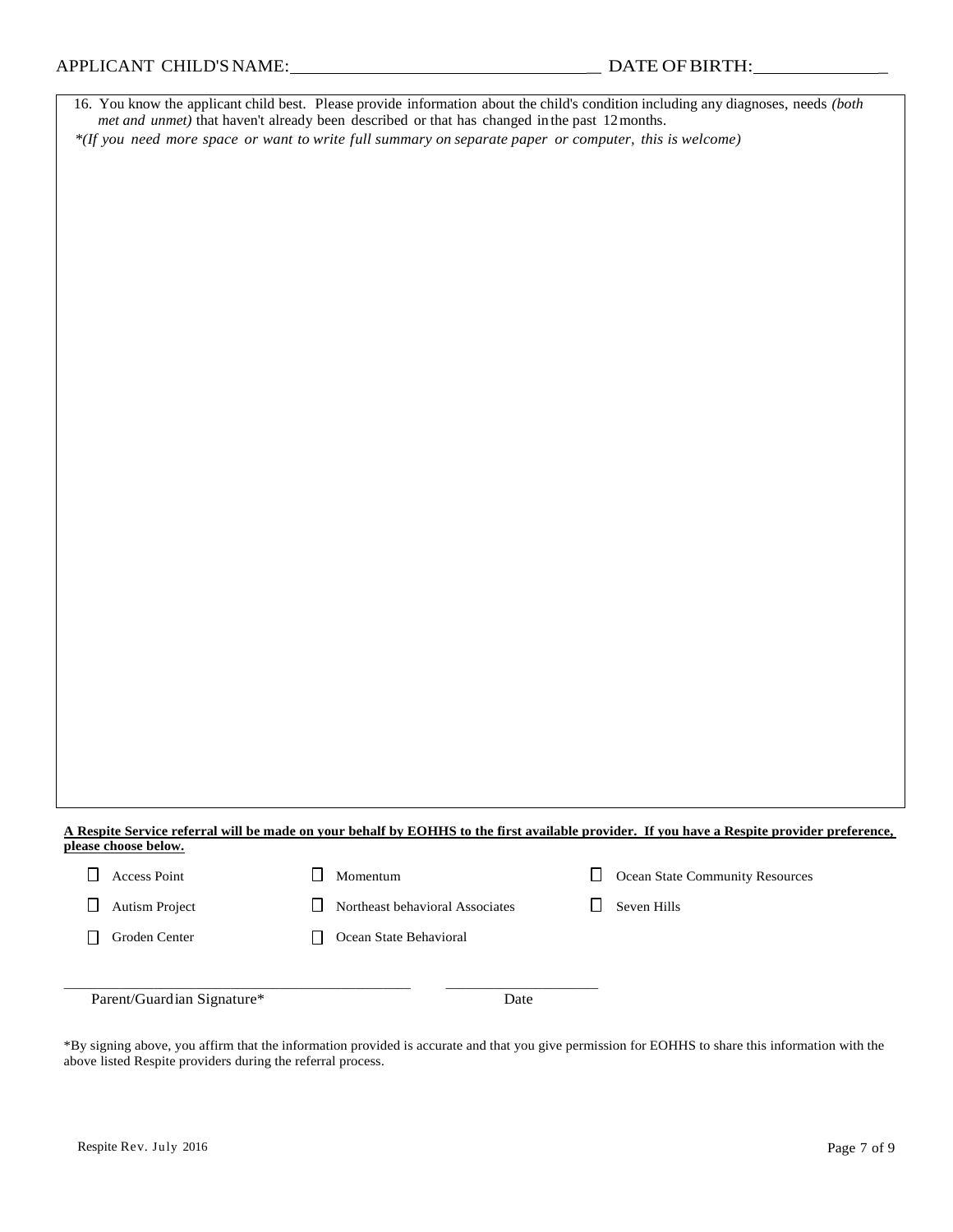# **Physician Evaluation Form**

# INSTRUCTIONS TO THE PHYSICIAN

### The Respite for Children Program

### PHYSICIAN EVALUATION FOR RESPITE FOR CHILDREN PROGRAM

This form requires the signature of a physician, either a Medical Doctor (M.D.) or Doctor of Osteopathy (D.O.)

The RI Executive Office of Health and Human Services (EOHHS) requires a completed and signed Physician Evaluation for the Respite for Children Program. An original physician signature is required for this form and a postage paid return envelope has been provided for this form's return.

Purpose: This form shall be used to determine ne eligibility for a child with RI Medical Assistance under 21 years of age, and living at home for the Respite for Children Program. You may fax the completed signed form to (401) 462- 2939, Attention: Kim Splendorio.

| NAME OF APPLICANT CHILD                 |                                | DATE SENT TO PHYSICIAN                   |  |                                         |
|-----------------------------------------|--------------------------------|------------------------------------------|--|-----------------------------------------|
| <b>DATE OF BIRTH</b>                    | <b>CURRENT AGE</b>             | <b>SEX</b>                               |  | <b>SOCIAL SECURITY</b><br><b>NUMBER</b> |
| ADDRESS OF APPLICANT CHILD              |                                |                                          |  |                                         |
| Number and Street                       |                                | City/Town and Zip Code                   |  |                                         |
|                                         |                                |                                          |  |                                         |
| PARENT/GUARDIAN NAME(S)<br>1.           |                                | TELEPHONE NUMBER(S):                     |  |                                         |
|                                         |                                | Home:                                    |  | Cell:                                   |
| PARENT/GUARDIAN NAME(S)<br>1.           |                                | TELEPHONE NUMBER(S):                     |  |                                         |
|                                         |                                |                                          |  |                                         |
|                                         |                                | Home:                                    |  | Cell:                                   |
| Diagnosis(es) Primary                   | <b>All Other Diagnosis(es)</b> |                                          |  | Surgeries, Hospitalizations             |
|                                         |                                |                                          |  |                                         |
|                                         |                                |                                          |  |                                         |
|                                         |                                |                                          |  |                                         |
|                                         |                                |                                          |  |                                         |
|                                         |                                |                                          |  |                                         |
|                                         |                                |                                          |  |                                         |
| Physician Office Stamp Area (optional): |                                |                                          |  |                                         |
|                                         |                                |                                          |  |                                         |
|                                         |                                | <b>Signature of Physician (required)</b> |  |                                         |
|                                         |                                |                                          |  |                                         |
|                                         |                                | <b>Printed Name of Physician</b>         |  |                                         |
|                                         |                                |                                          |  |                                         |
| Physician Fax Number:                   |                                | Date Completed (required)                |  |                                         |
|                                         |                                |                                          |  |                                         |